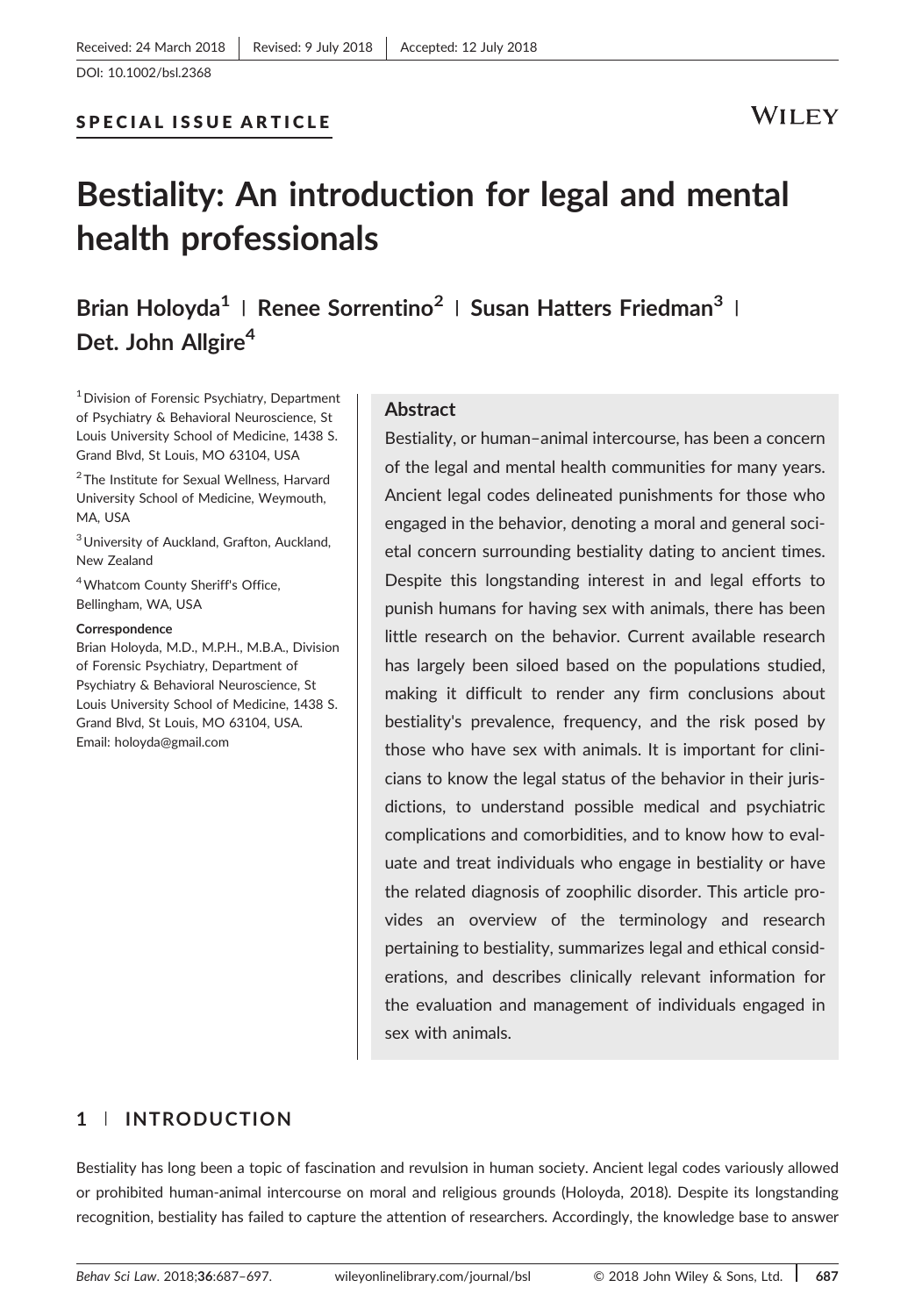questions regarding its prevalence and frequency and to describe those who engage in it remains limited. This article serves as an introduction for legal and mental health professionals charged with addressing this behavior in legal, medical, and other settings. We clarify relevant terms related to human–animal intercourse, describe currently available research, delineate ethical and legal considerations pertaining to the behavior, and then provide a clinical guide to understanding, evaluating, and treating the behavior.

## 2 | CLARIFYING DEFINITIONS

The term bestiality refers to any sexual act between a human and a non-human animal. To state that someone engages in bestiality is not the same as making a diagnosis of zoophilia, nor does it explain why an individual has sex with an animal. As Holoyda and Newman (2016) describe, individuals may participate in sexual acts with animals to satisfy various motivations. A less colloquial synonym for bestiality is zooerasty. Animal sexual abuse (ASA) is a term recently described in the veterinary literature as the "preferred and encompassing term for all sexual contact between people and animals" (Stern & Smith‐Blackmore, 2016, pp. 1058) that emphasizes the harm to animals posed by sex with humans.

The term zoophilia, at times incorrectly conflated with bestiality, denotes a paraphilia. The Diagnostic and Statistical Manual of Mental Disorders, Fifth Edition (DSM‐5) defines a paraphilia as "any intense and persistent sexual interest other than sexual interest in genital stimulation or preparatory fondling with phenotypically normal, physically mature, consenting human partners" (p. 585). Paraphilias are identified based on the presence of sexual fantasies, urges, or behaviors. Zoophilia is a paraphilia in which the object of one's intense and persistent sexual interest is an animal. According to the DSM-5, a paraphilia can be considered a paraphilic disorder when it "is currently causing distress or impairment to the individual," or when its "satisfaction has entailed personal harm, or risk of harm, to others" (pp. 685–686).

Although the DSM‐5 does not have a specific diagnosis for zoophilic disorder, the text notes that it may be diagnosed under the "other specified paraphilic disorder" category. Based on DSM‐5's definitions, an individual may have the paraphilia of zoophilia if he or she has sexual fantasies or urges involving animals that do not cause him or her distress or impairment, or on which he or she does not act. On the other hand, an individual with zoophilia who has sought to satisfy his or her zoophilic interests by engaging in acts of bestiality, which pose a risk of harm due to potential tissue injury (Stern & Smith‐Blackmore, 2016) and involve lack of consent (Beirne, 1997), would meet criteria for zoophilic disorder. In addition, an individual who experiences distress or impairment from his or her zoophilic interests, regardless of whether he or she engages in bestiality, would also meet criteria for a diagnosis of zoophilic disorder.

The vocabulary used to describe individuals who engage in bestiality is similarly varied. Terms such as zoophile, zoo, zoosexual, and zooerast all describe individuals who have or desire to have sex with animals. Individuals may self-identify using these terms, at times to distinguish themselves as having a "relationship with the animal, an emotional attachment as well as sexual attraction" (Hani Miletski, 2006, p. 10), in contradistinction to individuals who have sex with animals for other reasons, such as to cause harm or pain, for culturally sanctioned reasons, or for financial benefit (Holoyda & Newman, 2016). The similarity between the words zoophilia and zoophile is coincidental. An individual's self‐identification as a zoophile or zoo does not necessitate that the person has a paraphilia or paraphilic disorder. Furthermore, an individual with zoophilia or zoophilic disorder may or may not view him or herself as a zoophile or espouse the emotional connection and relationship with an animal as is common among self‐identified zoophiles.

Perhaps most illustrious of the breadth of possible behaviors (as well as definitional dilemmas) related to bestiality is Aggrawal's (2011) classification scheme. Based on his own classification system about necrophilia, and touted as a "classification of zoophilia," Aggrawal describes a variety of acts that may or may not represent bestiality and can be practiced by individuals who may or may not have zoophilia or zoophilic disorder. For example, his first category is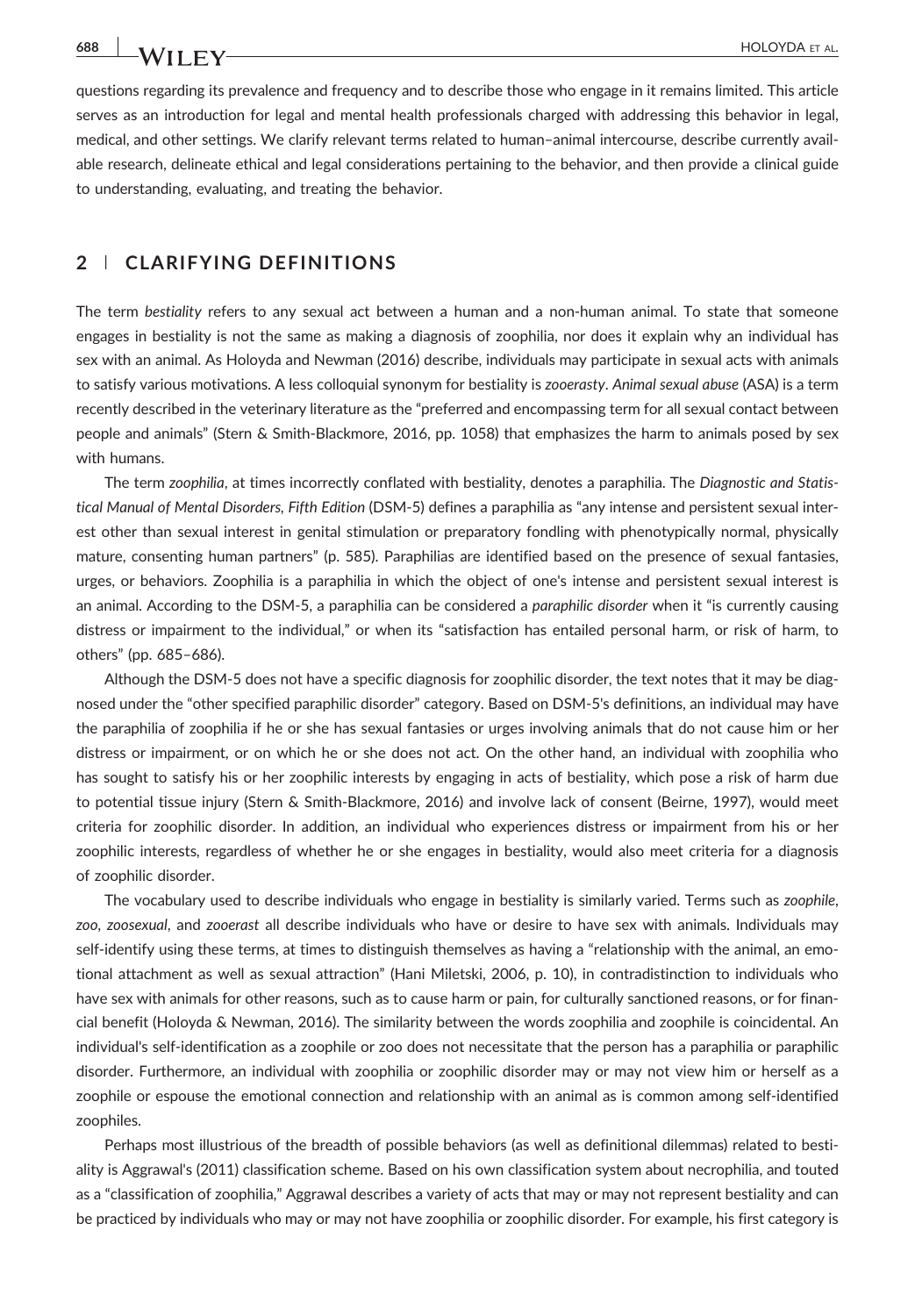composed of "role players," or individuals who enjoy having sex with humans while pretending to be animals. Such behavior represents neither bestiality nor zoophilic sexual interest. "Tactile zoophiles" are individuals who stroke animals as part of the act of sexual gratification, whereas "sadistic bestials" obtain sexual satisfaction by torturing animals. Aggrawal indicates that category 10, or "exclusive zoophiles," are the most pathologic group who might benefit from antiandrogen treatment. Though useful to assist one in considering the various types of behavior that may be categorized as bestiality, Aggrawal's system lacks a research base to support any conclusions regarding treatment need or violence risk of individuals that fall into these proposed classes.

#### 3 | BESTIALITY IN POPULAR CULTURE

Acts of bestiality have been present in popular culture for decades. Bestiality in film defies genre, demonstrating society's fascination and revulsion with the behavior. Bestiality is the subject of films ranging from pornography to drama. The 1971 film Dogarama (Cole, 1971) has become a pornographic classic for its scenes featuring sexual intercourse between a canine and Linda Lovelace (a well-known pornography actress), who later stated that her producer boyfriend forced her to perform in the film. Documentaries and docudramas have attempted to depict real‐life stories of bestiality. For example, the 2007 docudrama Zoo (Case, Ferris & Devor, 2007) focused on the death of a man who experienced fatal injuries after having receptive anal intercourse with a horse. Donkey Love (Chandler & Stoneage, 2012), a 2012 documentary, demonstrates Colombia's purported tradition of coming of age by engaging in sexual acts with donkeys. Fictional stories have also depicted acts of bestiality. Sleeping Dogs Lie (Pasetta & Goldthwait, 2006) is a 2006 comedy in which the protagonist has romantic issues after revealing that she engaged in sexual acts with a dog in college. A popular New Zealand horror film, Black Sheep (Campbell & King, 2006), in which killer sheep are terrorizing local people on farms, unveils that the titular sheep were created by a mad scientist's "animal husbandry" exploits. Finally, The Shape of Water (Dale & Del Toro, 2017), the 2017 Academy Award winner for Best Film, includes sex between a woman and a scaly fish creature. The film even inspired sex toys shaped like the imaginary fish‐man's penis (Zuckerman, 2018).

Bestiality in film, however, is long pre‐dated by its appearance in art and mythology. European cave paintings over 15,000 years old depict sexual acts between humans and animals. Ancient Egyptian tombs demonstrate images of sexual contact with animals. Ancient Greek mythology is rife with stories describing various gods presenting themselves to humans and copulating. For example, Zeus seduces Leda, the queen of Sparta, after taking the form of a swan, resulting in Leda's birth to half‐human, half‐god children (Bullough, 1976). This story inspired a W.B. Yeats poem along with many pieces of visual art. The prevalence of depictions of bestiality in various forms of art throughout the centuries indicates that human–animal intercourse has been a topic in the popular imagination since early human history.

## 4 | RESTIALITY RESEARCH

Despite bestiality's presence in art dating from thousands of years ago to the present, there has been limited scientific research into the behavior. Data regarding fundamental issues such as the prevalence of human–animal sexual acts and which individuals engage in them remain scant. In terms of prevalence, data are outdated and of questionable validity when applied to today's society in the United States. Alfred Kinsey, in his groundbreaking sexology work Sexual Behavior in the Human Male (Kinsey, Pomeroy, & Martin, 1948), reported that approximately 8% of United States males had any sexual experience with animals. His estimate climbed to 40–50% when restricted to boys growing up on rural farms. His follow‐up work, Sexual Behavior in the Human Female (Kinsey, Pomeroy, Martin, & Gebhard, 1953), stated that 1.5% of pre‐adolescent females reported sexual contact with a non‐human animal, a number that grew to 3.6% in adult females. Two decades later, Hunt (1974) conducted a voluntary survey of 982 men in 24 US cities regarding their sexual behavior and found that 4.9% reported having had sexual contact with an animal.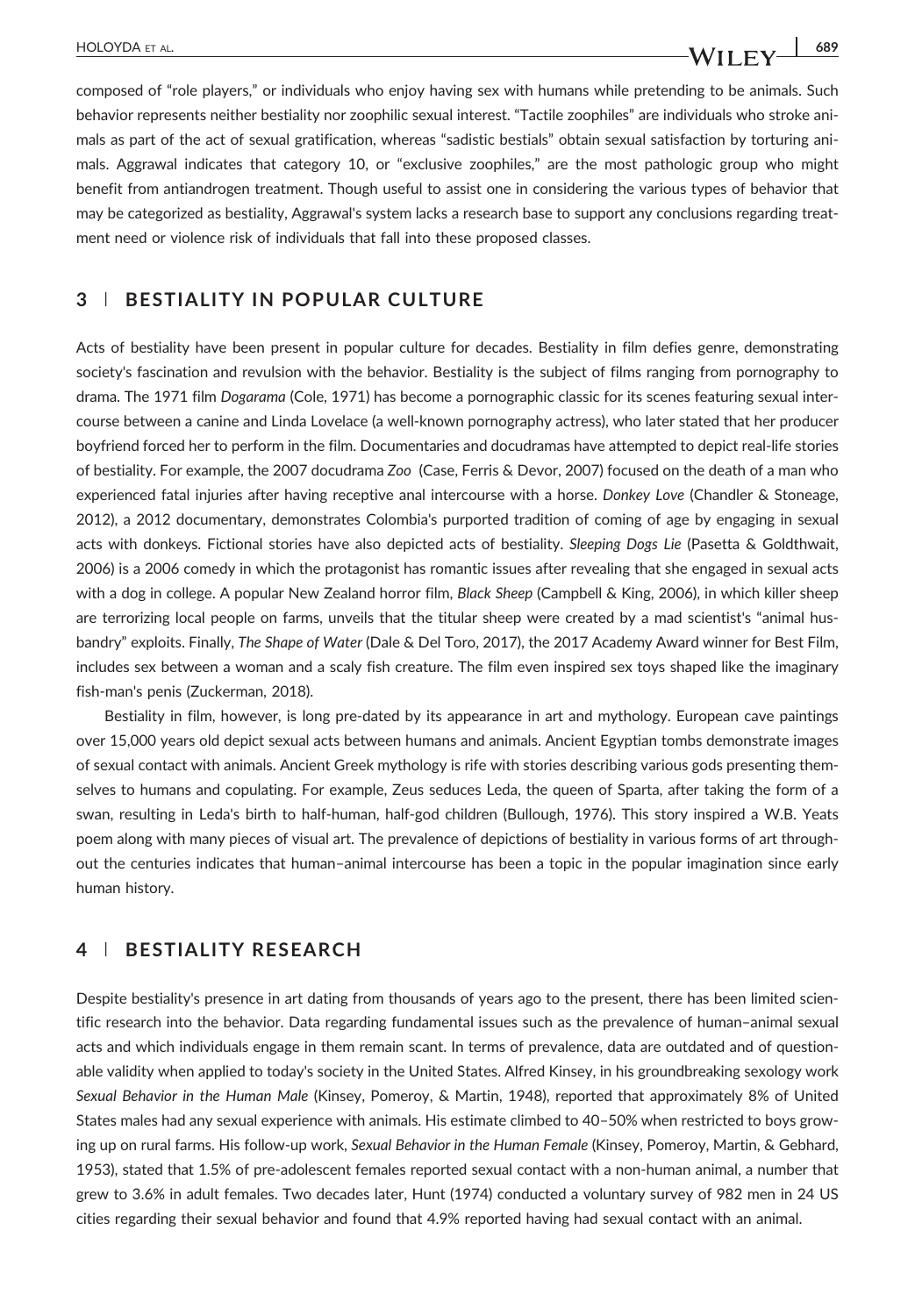Kinsey's and Hunt's results represent the only prevalence estimates of bestiality in the general population. In 1991, Alvarez and Freinhar (1991) conducted a small study on the prevalence of bestiality and fantasies about having sex with an animal among 20 psychiatric inpatients, 20 general medical inpatients, and 20 members of the psychiatric staff at an inpatient psychiatric unit. Asking whether each subject "had some type of sexual relations with an animal" and/or "had some type of sexual fantasy about an animal," the authors found that six psychiatric inpatients, but none of the other two groups, reported prior sexual relations with an animal. Nine psychiatric inpatients, two general medical inpatients, and three psychiatric staff members, however, reported prior sexual fantasies about an animal. Apart from ascertaining "yes" or "no" responses to their questions, the authors did not obtain additional information regarding these contacts and fantasies. In addition, they did not acknowledge or record the presence of possible acute psychiatric symptoms (i.e., delusions, disorganized thinking, disorganized behavior, hypersexuality, grandiosity) that may have contributed to the elevated rates in the psychiatric inpatient group. Though noteworthy for its attempt to identify prevalence estimates of bestiality and associated fantasies, the study's small sample sizes and lack of consideration of confounding factors significantly limit the generalizability and validity of its findings.

Additional research on bestiality has largely been siloed into studies of bestiality among incarcerated individuals and studies of self‐identified zoophiles. Hensley, Tallichet, and Singer (2006) found that 16 (6%) out of 261 inmates housed in one maximum‐ and two medium‐security southern US prisons reported a history of childhood bestiality. Those offenders with a history of bestiality had less education, were more likely to have been convicted of an interpersonal crime, and had a great number of prior convictions for interpersonal crimes, compared with those who did not have a history of bestiality. Hensley, Tallichet, and Dutkiewicz (2010) replicated these findings and noted that childhood bestiality may be a precursor to adult interpersonal violence. In a study of 180 inmates at medium‐ and maximum‐security prisons in a southern state, Henderson, Hensley, and Tallichet (2011) found that 20% of inmates reported having had sex with animals. Regression analysis demonstrated that a history of bestiality was the sole form of animal abuse that significantly predicted adult interpersonal violence when compared with drowning, shooting, kicking, choking, and burning. The authors of these studies have suggested that their findings indicate that bestiality is a concerning type of animal abuse because of its link with interpersonal offending in adulthood. Others have tempered this assertion, noting the absence of control groups in the studies and their limited generalizability to potential offenders and the population at large (Ranger & Fedoroff, 2014).

On the other hand, another line of research has focused on understanding the self‐identified class of zoophiles or zoos. Miletski (2006) has conducted surveys and interviews of individuals who classify themselves as zoos. For example, she surveyed 82 men and 11 women who made telephone or personal contact with her based on her participation in zoo gatherings. All of the women and 87% of the men in her sample were from the United States and approximately half of the men and women were college graduates or greater. Thirty‐seven (45%) men and seven (64%) women were single, 26 (32%) men and one (9%) woman were married, and 10 (12%) men and two women (18%) were divorced at the time of the survey. One‐quarter of men and women responded that they had never been in a live-in sexual relationship with a partner for greater than 1 month. Alternatively, 21 (26%) men and one woman (9%) indicated that they were married, living with a spouse, and having sex with animals at the same time.

In terms of their history of bestiality, all the women and 52 (63%) of the men indicated that their first sexual experience occurred with a dog. Fourteen men (17%) stated that their first sexual contact with an animal was with a horse (Miletski, 2017). Sixty‐eight men (83%) reported currently having sex with animals at a rate of 2.96 times per week, ranging from once annually to three times per day. The nine women (82%) currently engaged in sex with animals were having sex with them 1.80 times per week, ranging from once per month to once per day. Men tended to masturbate the dog (64%), fellate the dog (42%), and be anally penetrated by the dog (34%). Women tended to masturbate the dog (64%), have the dog perform cunnilingus on them (55%), and be vaginally penetrated by the dog (45%) (Miletski, 2006).

Perhaps most revealing about zoophiles and their behavior is their reasoning for engaging in bestiality. In Miletski's (2002) research, the most common reasons expressed were being "sexually attracted to the animal" (75%), being "curious" (67%), and wanting "to express love or affection to the animal" (60%). In light of her findings,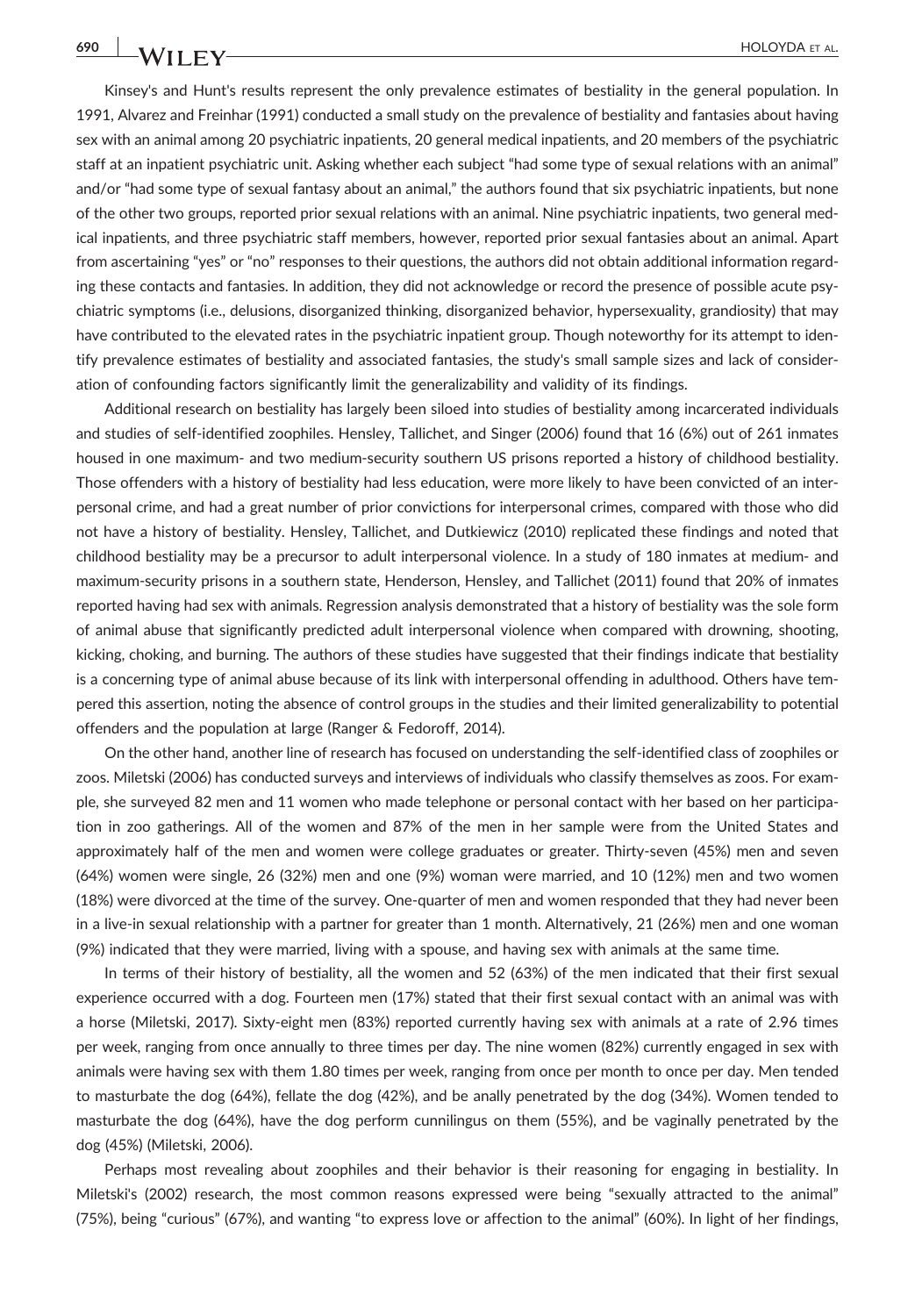Miletski (2017) has suggested that some individuals may have a sexual orientation toward animals. Other researchers have identified similar reasons for self-identified zoophiles' sexual activity with animals. Williams and Weinberg (2003) found that out of 114 men (93% of whom defined themselves as zoophiles) who responded to an online survey sent to members of a website that "catered to a network of people who had a sexual interest in animals" (p. 524), the most common reasons for engaging in bestiality were "pleasurable sex with animals" and a "desire for affection." Similar to Miletski's study, Williams and Weinberg found that the most common initial sexual experience involved either a dog (63%) or a horse (29%). Unlike Miletski's study, however, they noted that after performing oral–genital sex on animals (81%), the most common type of sexual activity was vaginal sex with a female animal (75%).

As mentioned earlier, one of the problems with the current state of research on bestiality is that studies remain siloed to different populations, including offenders and self-identified zoophiles. It remains unclear to what degree bestiality is practiced among the general population. In addition, it is unlikely that researchers' conclusions about the link between bestiality and interpersonal violence apply uniformly to self‐identified zoophiles, the majority of whom profess to have an emotional or loving connection with their animal partners. Presumably those individuals who have a history of multiple paraphilic disorders and violence against humans would engage in sex with animals with greater violent or cruel intent, but even this remains unclear (Holoyda, 2017). Future research should seek to update prevalence estimates and clarify the link between bestiality and violence, including the types of individuals for whom bestiality represents a risk factor for future interpersonal offending.

#### 5 | ETHICAL ISSUES

Beginning in early human history, moral and ethical codes dealt with bestiality in varying ways. Judeo‐Christian mores portrayed bestiality as immoral for millennia. Exodus states that those who have sex with animals should be put to death, while Deuteronomy specifically names them as cursed. Leviticus notes that both the humans and the animals who have sex with humans should be put to death. The major world religions often dictate that sexual intercourse must have a procreative intent, and any sexuality not leading to conception is wrong. Adherents commonly believe that God created man in His image, which is superior to the beast. Alternatively, intercourse with animals is thought to produce the offspring of the devil, which are half‐human and half‐animal (Beirne, 1997).

Belliotti (1979) argued for a secular consideration of sexual ethics. He stated that reciprocity or the obligations to one another (rather than the use of another as a means to an end) and the voluntary contractual consideration of needs and expectations are required for ethical sexuality. For example, rape is unethical because it is involuntary, while parent–child incest is immoral because a child cannot enter a contractual relationship. In this model, bestiality is unethical because animals are sentient beings that lack the ability to provide valid consent or enter into a sexual contract.

Later, Beirne (1997) advanced the idea of re‐conceptualizing bestiality as interspecies sexual assault. He based this conceptualization on three major assumptions. First, sexual relations between humans and animals involve coercion in almost all cases. Second, sex acts with animals cause pain (internal bleeding, ruptured anus and vagina, psychological trauma) and sometimes death. Lastly, animals cannot give their consent, nor do they have the ability to voice concerns about being abused. These assumptions commonly hold true when considering pedophilic acts, as well as the experiences of battered women. Beirne further described types of interspecies sexual assault, including zoophilia/sexual fixation; commodification of animals, or the use of animals as a commodity for sale as in the aforementioned pornographic films; adolescent sexual experimentation, as suggested by Kinsey, Pomeroy, and Martin (1948) study; and aggravated cruelty, in which both a sexual act and violence occur against the animal.

Singer, a leading ethicist, wrote a book review entitled Heavy Petting (2001) that sparked a reconsideration of bestiality ethics. He argued that bestiality cannot be wrong simply because of religious taboo, noting that homosexuality was (and, to some extent, remains) similarly condemned. From a utilitarian point of view, he suggested that some acts of bestiality should be considered crimes because they are cruel and have harmful consequences, without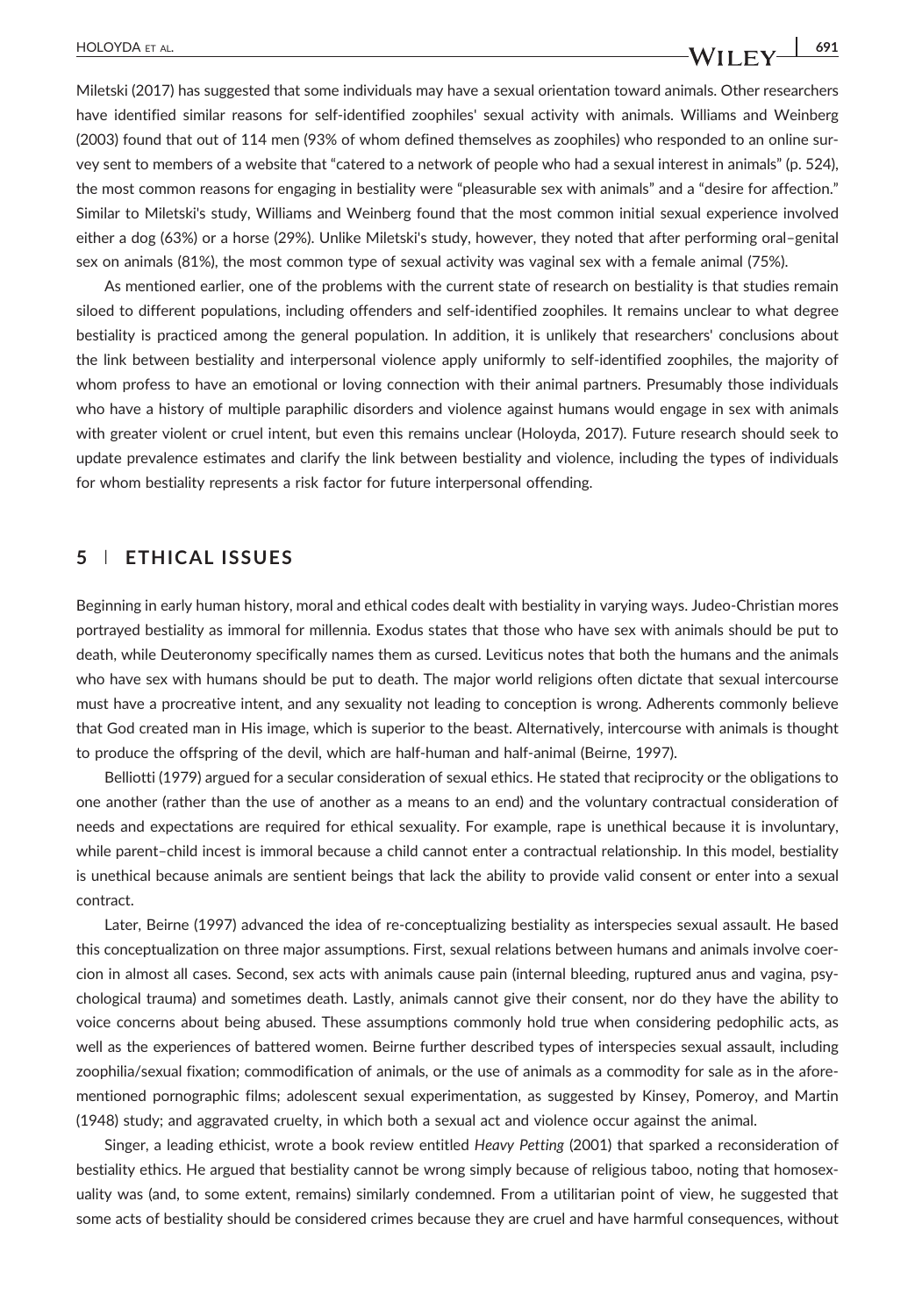considering the animal's ability to consent. Levy (2003) discussed animal assent as a form of consent to sexual activity with humans. Notably, this reasoning is similar to distorted logic commonly espoused by pedophiles.

The capacity to consent to sexual relations among humans may become an issue in individuals with dementia, intellectual disability, intoxication, or psychosis. Understanding the potential consequences, rational reasoning and decision-making, and the voluntariness of a sexual encounter is important for humans. These elements of informed consent are not something animals can possibly demonstrate to humans. Parallels to pedophilic acts are evident in the problems related to informed consent, including the power differentials of humans' control of animals' food and going outside for fresh air, as well as animals' inability to voice a reasoned, rational, voluntary decision. If informed consent were not necessary for animals to consent to engage in sex with humans, then bestiality and sex with children would both be ethical acts.

#### 6 | BESTIALITY AND THE LAW

Regardless of one's ethical stance on human‐animal intercourse, bestiality is illegal throughout much of the United States and internationally. The legality of bestiality has been described extensively elsewhere (Holoyda & Newman, 2014) and within this Special Issue (pp. 000–000). Briefly, as of this writing, only five states (Hawaii, Wyoming, New Mexico, Kentucky, West Virginia) and the District of Columbia lack statutes specifically proscribing acts of bestiality (Animal League Defense Fund, 2018). Organizations such as the Humane Society are actively promoting legislation to make bestiality illegal in these remaining states, as well as adding felony provisions to existing statutes in states where bestiality would incur a misdemeanor charge (Leighann Lassiter, personal communication, 2017). Across the United States, bestiality laws differ in terms of their descriptiveness of illegal behaviors, the penalties imposed, and additional postconviction requirements for offenders (Holoyda, 2018).

There has been a similar movement to criminalize bestiality where it remains legal in other Western nations. Denmark, a nation renowned for animal sex tourism, became one of the last European countries to ban bestiality in 2015 (BBC, 2015). In Hungary, Finland, and Romania, however, sex with animals remains legal. In sharp contrast, bestiality is punishable by death in Iran (Project on Extra‐Legal Executions in Iran, 2011) and is also reportedly a capital offense in other Islamic nations. Throughout Asia and much of Africa, however, the legal response to individuals who have engaged in bestiality remains unknown.

#### 7 | BESTIALITY INVESTIGATIONS

The criminal investigation of cases involving bestiality presents law enforcement officials with numerous challenges. The first involves the concept of corpus delicti, which dictates that a confession alone is insufficient to establish a conviction. Because animals cannot speak to accuse their abusers of sexual acts, corroborating evidence is more difficult to obtain. In alleged cases of bestiality, corroborating evidence may include the statements of individuals close to the suspect or victim, which can aid in establishing timelines that demonstrate one's access to the animal, as well as veterinary forensic evaluations of abused animals (Stern & Smith‐Blackmore, 2016).

A second challenge associated with bestiality cases relates to the taboo surrounding bestiality, which can make suspects and witnesses reticent to speak to investigators. There are a variety of potential reasons for this. Hesitancy may result from one's intimate relationship with the accused perpetrator. Disclosing a partner's history of bestiality exposes the discloser to the stigma surrounding the behavior. In other cases, a witness may not believe what he or she has seen or may be concerned that he or she will not be believed.

Although meant to be a networking site for individuals interested in bestiality, the website Beast Forum ([www.](http://www.beastforum.com) [beastforum.com](http://www.beastforum.com)) has been used to geotrack possible offenders and obtain corroborating evidence in investigations. Containing over 1.6 million registered users and 11 million posts, the website contains a "classified" section broken down by geographic region to allow users to find and meet people "advertising" animals for sexual use. Open source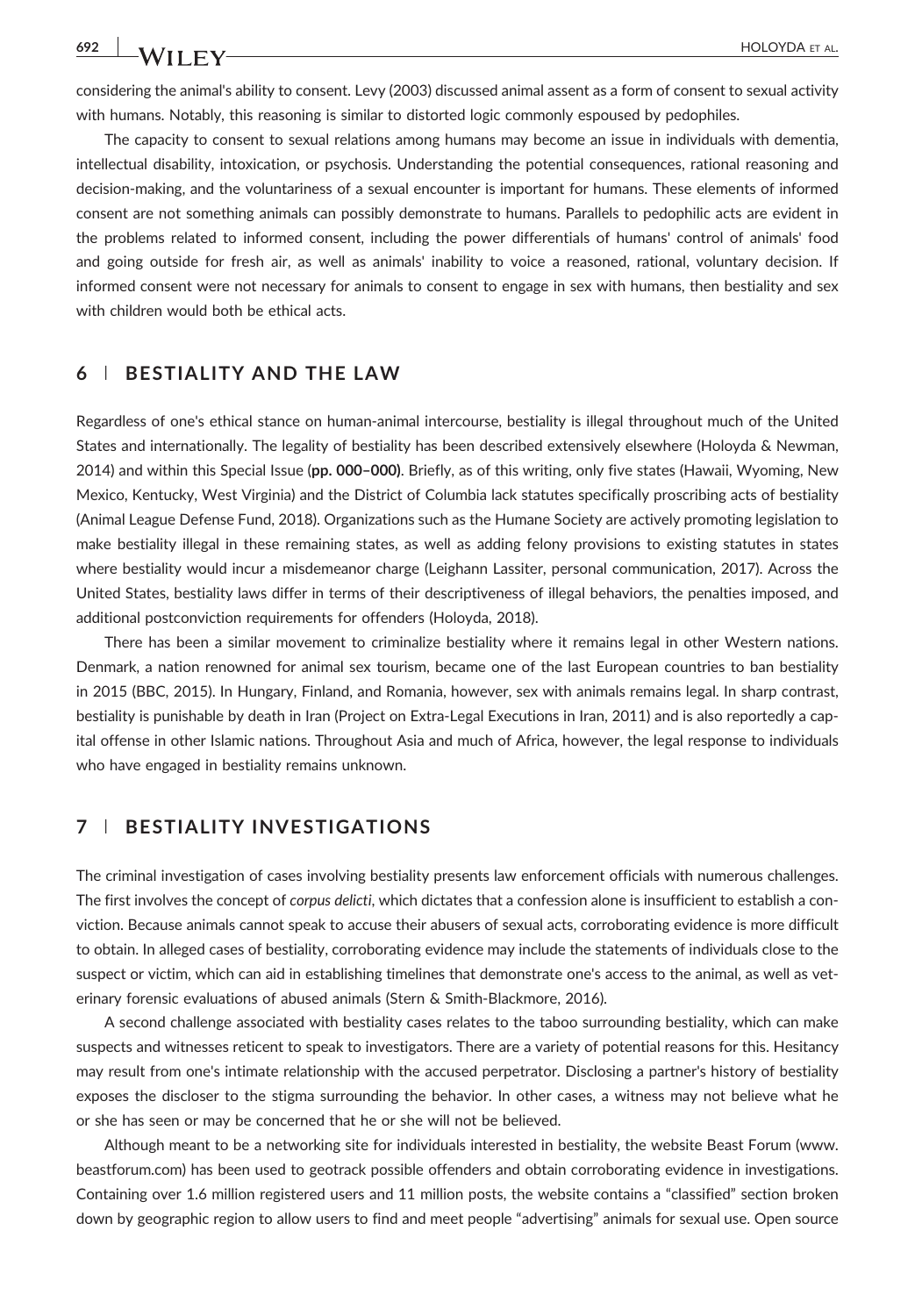investigative methods enable law enforcement officials to obtain date and location information from media posted to the forum that may corroborate suspects' or witnesses' statements. Such techniques have been used to help solve and secure convictions in a variety of bestiality investigations, including in Washington state (Hutton, 2016).

## 8 | CLINICAL CONSIDERATIONS

#### 8.1 | Medical complications

Medical and mental health clinicians working with individuals engaged in bestiality should be aware of the potential medical complications of human–animal sex. The most commonly described adverse event is physical trauma, which occurs because of the size differential between the copulatory organs of the human and the animal and the unique reproductive physiology of some animals. Canine penises, for example, swell once engaged in the vagina to ensure seminal transmission. This swelling often "locks" the two animals into position and is referred to as the "copulatory" or "coital tie" (Linde‐Forsberg, 2007). Wiegand, Schmidt, and Kleiber (1999) described injury from the coital tie in the setting of bestiality in an 11-year-old male who experienced extensive anal rectal injury after penile penetration by a German shepherd dog. Kirov, Losanoff, and Kjossev (2001) reported the case of a 62‐year‐old farmer who presented with generalized abdominal pain of 8 hours' duration following sexual intercourse with a boar. Laparotomy revealed peritonitis and a tear on the rectum. This injury resulted from the size difference between the farmer's anus and the boar's penis, as well as its ability (similar to a canine penis) to lock into position. Size disparities are sufficient to cause fatal injuries, as in the case of Kenneth Pinyon, more commonly known as "Mr Hands," who suffered extensive peritonitis and death after being anally penetrated by a horse. The case of Mr Hands was later depicted in the previously mentioned docudrama Zoo. In addition to genital tissue damage, there may be tissue injury from biting or scratching in non‐genital areas if the animal is agitated.

Apart from physical traumatic injury, sexual contact with animals may result in other illnesses. Zoonotic illnesses are infectious diseases transmitted from animals to humans via bacteria, viruses, or parasites. One possible mode of transmission from animal to human is through sexual contact with saliva, semen, vaginal fluids, and oral–fecal contact. Some zoonotic diseases like echinococcosis, leptospirosis, and rabies may be fatal. The infection of animals with human sexually transmitted diseases like gonorrhea, syphilis, chlamydia, and HIV via acts of bestiality has not been described in the literature.

There are also non‐traumatic and non‐infectious complications of bestiality. One early case report described a woman who experienced an anaphylactic reaction after having sexual intercourse with her dog (Holden & Sherline, 1973). The woman had an initial anaphylactic reaction to the dog's sperm, but with repeated exposures became sensitized, as confirmed by a scratch test with the dog's sperm. In a 2012 case–control study, Zequi et al. found that a personal history of sex with animals is a risk factor for the development of penile cancer. The authors hypothesized that animals' foreign genital mucosa and anogenital secretions may be antigenic or carcinogenic to humans. Medical or mental health clinicians working with individuals engaged in bestiality should be familiar with the risk of tissue trauma and zoonotic illness and be able to assess the relative risk based on the species and the specific sexual behaviors.

#### 8.2 | Medical comorbidities

There are no known general medical conditions that are clearly associated with bestiality or zoophilia. Some case reports have described the initiation of bestiality in response to treatment with pro‐dopaminergic agents for Parkinson's disease. Jimenez‐Jimenez, Sayed, Gardia‐Soldevilla, and Barcenilla (2002) reported on a 74‐year‐old man with advanced Parkinson's disease who made sexual advances toward his granddaughter and the female family dog 5 days after starting treatment with levodopa. Raina, Cersosimo, and Micheli (2012) described a 58‐year‐old man with Parkinson's with dopamine dysregulation syndrome who engaged in acts of bestiality with a female family dog,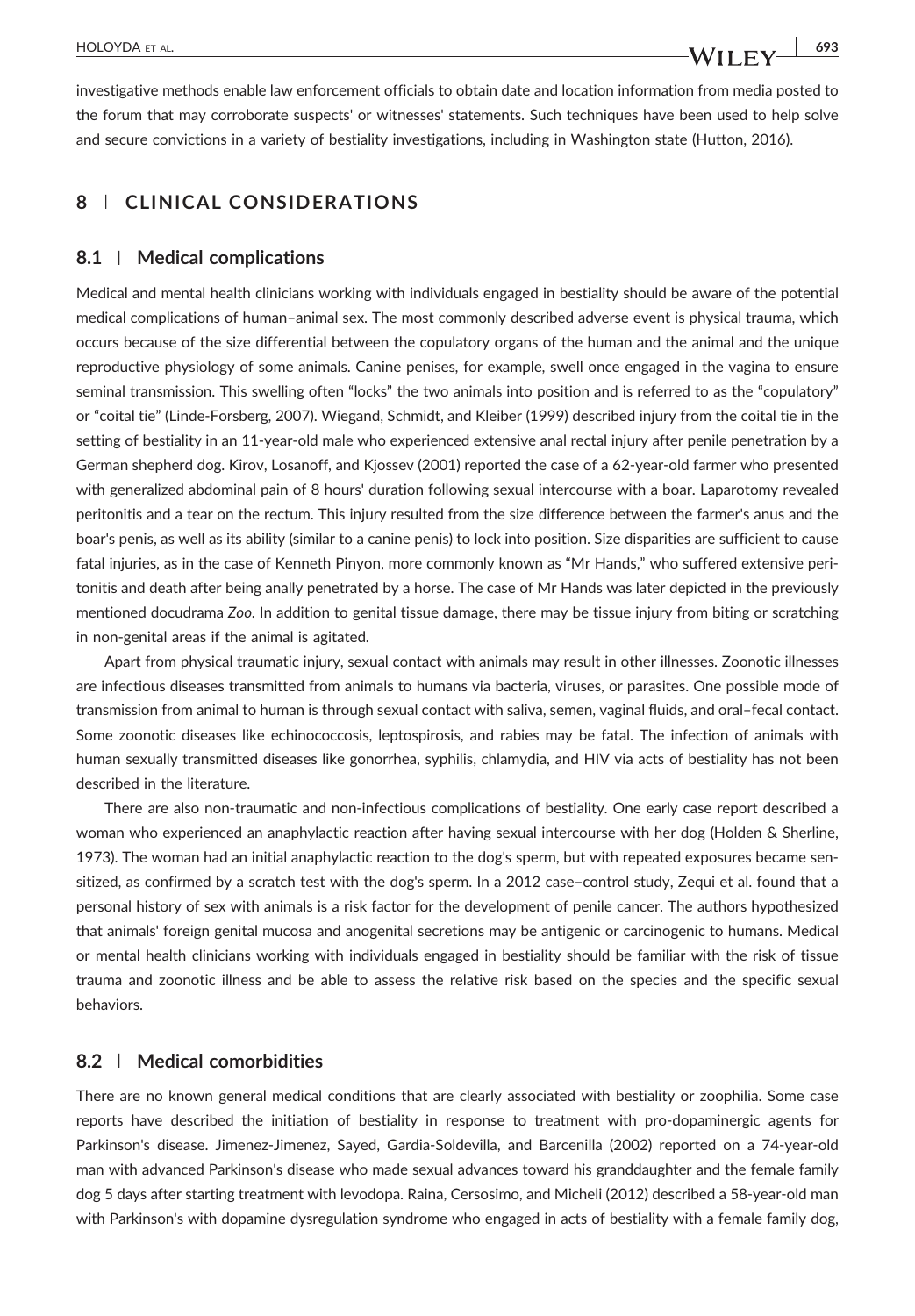which ceased upon discontinuation of pramipexol. In both cases, the acts were thought to result from hypersexuality, which is known complication of dopaminergic therapy (Utti et al., 1989).

#### 8.3 | Psychiatric comorbidity

There are limited data describing the relationship between bestiality, zoophilia, and zoophilic disorder and psychiatric diagnoses and symptoms. The small number of studies, as well as the conflation of the terms bestiality, zoophilia, and zoophilic disorder make it difficult to determine the relationship between conditions. Perhaps best described is the co-occurrence of zoophilia with other paraphilic disorders. Abel, Becker, Cunningham-Rathner, Mittelman, and Rouleau (1988) identified an average of 4.8 paraphilic diagnoses in 14 zoophilic men referred for community treatment of a paraphilia. The authors labeled the diagnosis as "bestiality," despite using DSM‐III diagnostic criteria to identify the paraphilic sexual interests. This terminological issue notwithstanding, their finding of 4.8 comorbid paraphilic diagnoses represented the highest paraphilic comorbidity rate out of any diagnosis studied. Based on these findings, the authors suggested that zoophilic subjects may have a high degree of paraphilic "cross-over" or extension into other disordered sexual interest. This study has not been replicated, but some case reports support Abel's finding of co‐existing paraphilic disorders in individuals engaged in acts of bestiality (Holoyda, 2017).

The relationship between human–animal sex and nonparaphilic psychiatric conditions is more poorly defined. As described previously, Alvarez and Freinhar (1991) found a higher prevalence of reported acts of bestiality and fantasies of sex with animals in psychiatric inpatients, but they did not comment on their subjects' other psychiatric conditions. Duffield, Hassiotis, and Vizard (1998) identified comorbid cases of learning disability, posttraumatic stress disorder, and conduct disorder in a sample of seven juvenile sex offenders who committed bestiality. In contrast, Kinsey et al. (1948, 1953) found that individuals who have sex with animals may be more educated than the general population, with close to half of their subjects with a history of bestiality reporting that they had obtained a college degree. Case reports have variously documented the occurrence of human–animal sexual acts in individuals with autism (Chandradasa & Champika, 2017); alcohol use (Satapathy, Swain, Pandey, & Behera, 2016); depressive disorder, schizoaffective disorder, and antisocial personality disorder (Holoyda, 2017); and transvestism and pedophilia in the context of mania (Mendhekar & Mehta, 2006). Lesandric, Orlovic, Peitl, and Karlovic (2017) wrote about a case of zoophilia in a young man who had sex with a cow in his early teens, persistent zoophilic fantasies throughout his teen years, then another episode of intercourse with a cow in his early 20s, before ultimately decompensating into psychosis. Amoo, Abayomio, and Olashore (2012) similarly reported a case of a man with schizophrenia who engaged in repeated acts of bestiality with goats when psychotic. There is insufficient evidence to conclude that there is a link between bestiality and nonparaphilic psychiatric disorders. Intuitively, however, psychotic and mood disorders that cause disinhibition, disorganized behavior, and hypersexuality may put someone with or without zoophilic interest at risk of having sex with animals.

#### 8.4 | Evaluation

There are no specific tests to assist in the diagnosis of zoophilia and zoophilic disorder. The two objective tests used in the assessment of individuals with paraphilic interests, the penile plethysmograph (PPG) and the Abel Screen of Sexual Interest, are not designed to assess sexual interest in animals. The role of polygraph in this evaluation is not established, either. Schenk, Cooper‐Lehki, Keelan, and Fremouw (2014) examined the differences in juvenile sex offenders who admitted to engaging in bestiality on a self‐report measure versus a polygraph. They identified underreporting of bestiality when relying on self‐report.

Due to the lack of objective instruments for identifying a history of bestiality or a paraphilic interest in animals, the clinical assessment of bestiality and zoophilic interest largely depends on self‐report and collateral information sources. Clinicians should conduct a psychosexual evaluation in individuals who present with a history of sexual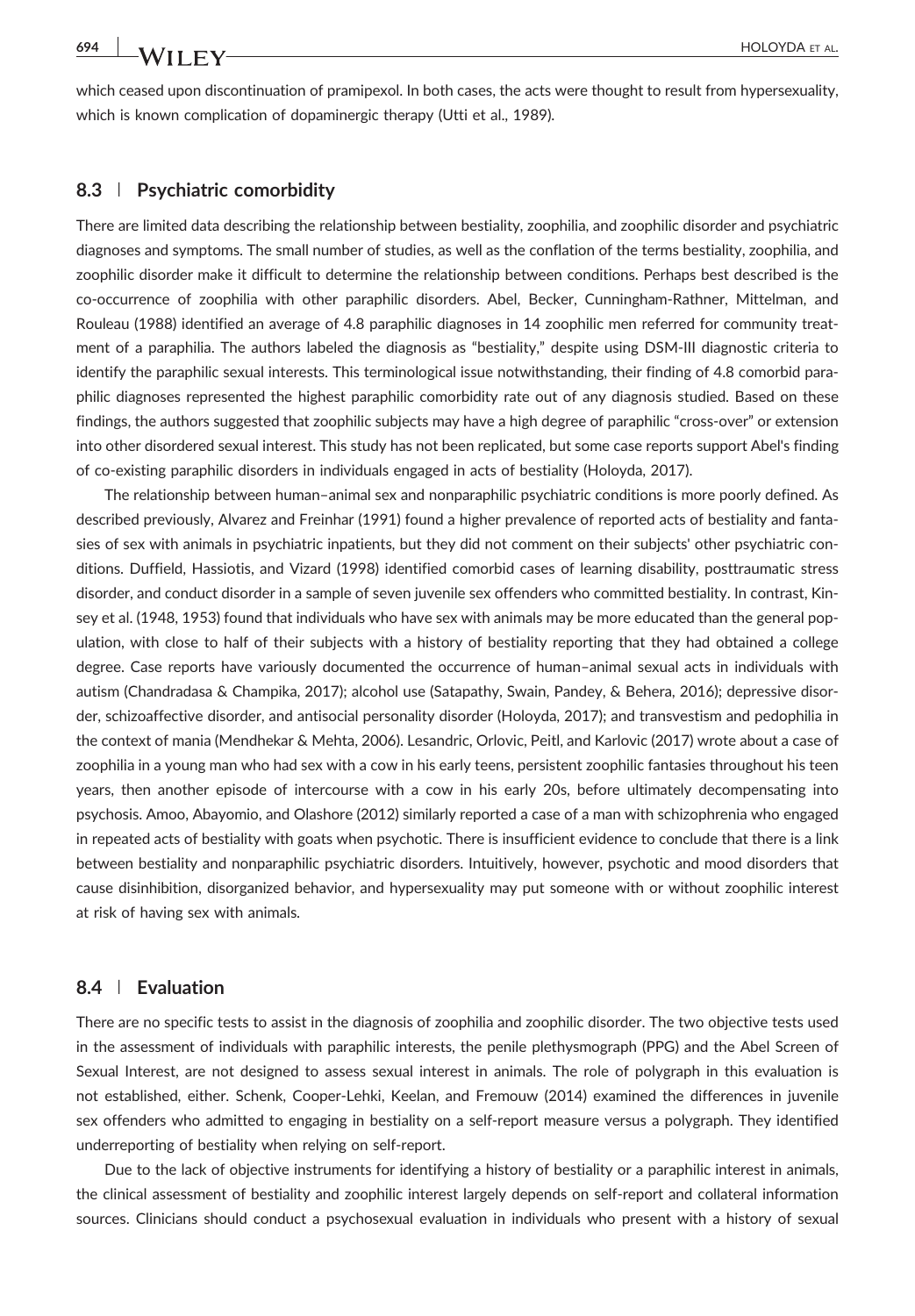contact with animals. A psychosexual evaluation focuses on an individual's sexual interests, attitudes, and behaviors to determine their risk for engaging in future problematic or dangerous sexual behaviors.

A self‐report questionnaire may be useful to begin the evaluation. Patients may be reluctant to describe their sexual fantasies or behaviors and therefore find it "easier" to answer questions more discreetly on a self-report measure. During the clinical interview, a general psychiatric evaluation should be performed with a specific focus on the individual's sexual behavior. The self‐report questionnaire should be discussed in the context of a review of symptoms to determine if the individual meets diagnostic criteria for any of the paraphilic disorders.

The identification of intellectual impairment may also be relevant in some individuals engaging in bestiality. In addition, a careful review of the patient's sexual acts with animals and other sexually violent behavior may assist in characterizing the person's risk for other sexually and non‐sexually violent behavior. Collateral sources of information such as police reports, arrest history, and interviews with family members or significant others may serve to inform clinical and diagnostic impressions.

## 8.5 | Treatment

Treatment is focused on identifying and modifying the underlying etiology of the acts of bestiality. For example, if bestiality occurs primarily as a result of social skills deficits or limited opportunities for normative sexual partners, the treatment should focus on helping the patient address these factors. An individual with genuine zoophilic disorder, however, has a preference for sexual contact with animals. Though the source of sexual arousal for the individual may not be amenable to change, efforts to diminish the sexual interest may reduce problematic sexual behavior. The World Federation of Societies of Biological Society published guidelines for the biological treatment of paraphilias in 2010 (Thibault et al., 2010). Although these guidelines do not focus on individuals engaged in bestiality or those diagnosed with zoophilic disorder (or zoophilia, at the time of its publication), they were developed based on studies of individuals with other paraphilic disorders and sexual offenders.

In the absence of other research, the WFSBS algorithm could be adopted to assist in treating individuals with zoophilic disorder or those engaged in bestiality. Specific treatment modalities include cognitive behavioral therapies, selective serotonin reuptake inhibitors (SSRIs), and antiandrogen medications. The guidelines note that SSRIs are indicated when one's paraphilic behavior and interest are mild and do not pose a danger to others. One case report describes the effective treatment of zoophilia with an SSRI, although the case was complicated by comorbid disorders that may also respond to SSRIs (Chandradasa & Champika, 2017). Antiandrogen medications are indicated in cases of refractory paraphilic behavior and when the behavior poses a danger to others. Although there are no case reports of the use of antiandrogens in individuals with zoophilic disorder, such medications would likely assist in reducing an individual's zoophilic interest. Clearly, studies measuring the effectiveness of such treatments in cases of zoophilic disorder and bestiality are needed.

## 9 | CONCLUSION

Available research on bestiality, zoophilic disorder, and the individuals who have sex with animals generates more questions than it provides answers. The dearth of knowledge is remarkable considering legal, artistic, and folkloric allusions to and depictions of the behavior dating from earliest recorded human history. Despite the lack of scientific literature, societies throughout time have developed legal responses to the behavior, which have been primarily punitive. Bestiality is illegal in most states of the United States and in many nations around the world. For clinicians working with individuals engaged in bestiality, it is important to understand the potential medical complications, as well as medical and psychiatric comorbidities that may be relevant. Lastly, applying methods derived from the evaluation and treatment of other paraphilic disorders may provide a rational approach to managing individuals engaged in sex with animals.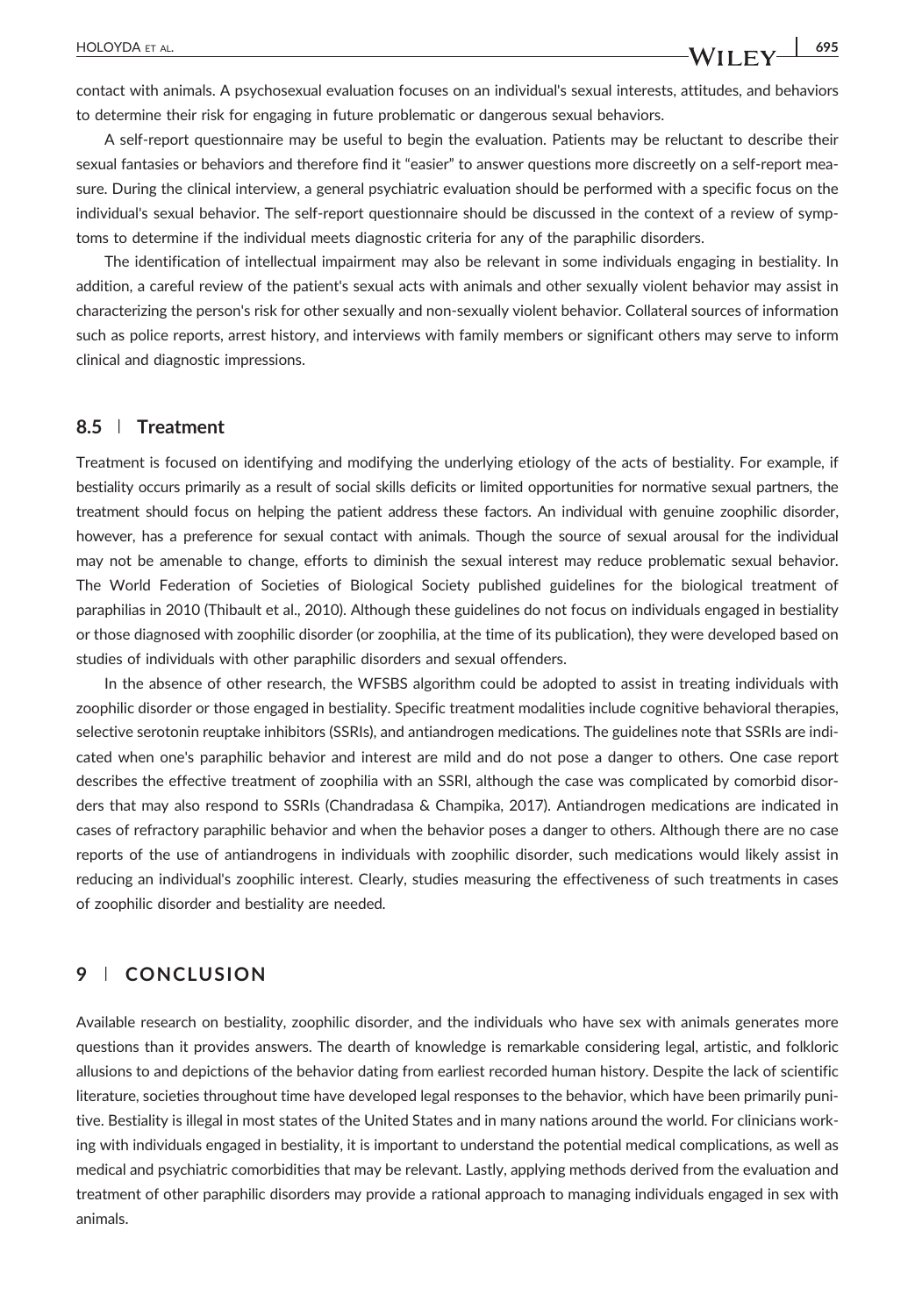## **696 WII FY** HOLOYDA ET AL.

#### **REFERENCES**

- Abel, G. G., Becker, J. V., Cunningham‐Rathner, J., Mittelman, M., & Rouleau, J. (1988). Multiple paraphilic diagnoses among sex offenders. Bulletin of the American Academy of Psychiatry and the Law, 16, 153–168.
- Aggrawal, A. (2011). A new classification of zoophilia. Journal of Forensic and Legal Medicine, 18, 73–78. [https://doi.org/](https://doi.org/10.1016/j.jflm.2011.01.004) [10.1016/j.jflm.2011.01.004](https://doi.org/10.1016/j.jflm.2011.01.004)
- Alvarez, W. A., & Freinhar, J. P. (1991). A prevalence study of bestiality (zoophilia) in psychiatric in‐patients, medical in-patients, and psychiatric staff. International Journal of Psychosomatics, 38(1-4), 45-47.
- Amoo, G., Abayomio, O., & Olashore, A. (2012). Zoophilic recidivism in schizophrenia: A case report. African Journal of Psychiatry, 15, 223–225.
- Animal League Defense Fund. (2018). 2017 U.S. Animal Protection Laws Rankings: Comparing Overall Strength & Comprehensiveness. Retrieved March 24, 2018 from http://aldf.org/wp-[content/uploads/2018/01/Rankings](http://aldf.org/wp-content/uploads/2018/01/Rankings-Report-2017_FINAL.pdf)-Report-2017\_FINAL. [pdf](http://aldf.org/wp-content/uploads/2018/01/Rankings-Report-2017_FINAL.pdf).
- BBC. (2015). Denmark passes law to ban bestiality. BBC Newsbeat. Retrieved March 24, 2018, from [http://www.bbc.co.uk/](http://www.bbc.co.uk/newsbeat/article/32411241/denmark-passes-law-to-ban-bestiality) [newsbeat/article/32411241/denmark](http://www.bbc.co.uk/newsbeat/article/32411241/denmark-passes-law-to-ban-bestiality)‐passes‐law‐to‐ban‐bestiality.

Beirne, P. (1997). Rethinking bestiality: towards a concept of interspecies sexual assault. Theoretical Criminology, 1, 317–340.

Belliotti, R. (1979). A Philosophical analysis of sexual ethics. Journal of Social Philosophy, 10, 8–11.

- Bullough, V. L. (1976). Sexual variance in society and history. New York: Wiley.
- Campbell, P. (Producer), & King, J. (Director). (2006). Black sheep [Motion Picture]. New Zealand: New Zealand On Air.
- Case, P., Ferris, A. (Producers), & Devor, R. (Director). (2007). Zoo. United States: THINKFilm.
- Chandler, T. (Producer), & Stoneage, D. (Director). (2012). Donkey Love. Canada: Different Drummer Films.
- Chandradasa, M., & Champika, L. (2017). Zoophilia in an adolescent with high‐functioning autism from Sri Lanka. Australasian Psychiatry, 25, 486–488.<https://doi.org/10.1177/1039856217715997>
- Cole, L. T. (Director). (1971). Dog fucker (Dogarama). United States: Eager, Enthusiastic & Excited.
- Dale, J. M. (Producer), & Del Toro, G. (Director). (2017). The shape of water. United States: TSG Entertainment.
- Duffield, G., Hassiotis, A., & Vizard, E. (1998). Zoophilia in young sexual abusers. Journal of Forensic Psychiatry, 9, 294–304.
- Henderson, B. B., Hensley, C., & Tallichet, S. E. (2011). Childhood animal cruelty methods and their link to adult interpersonal violence. Journal of Interpersonal Violence, 26, 2211–2227.<https://doi.org/10.1177/0886260510383038>
- Hensley, C., Tallichet, S. E., & Dutkiewicz, E. L. (2010). Childhood bestiality: a potential precursor to adult interpersonal violence. Journal of Interpersonal Violence, 25, 557–567.<https://doi.org/10.1177/0886260509360988>
- Hensley, C., Tallichet, S. E., & Singer, S. D. (2006). Exploring the possible link between childhood and adolescent bestiality and interpersonal violence. Journal of Interpersonal Violence, 21, 910–923.<https://doi.org/10.1177/0886260506288937>
- Holden, T. E., & Sherline, D. M. (1973). Bestiality, with sensitization and anaphylactic reaction. Obstetrics and Gynecology, 42, 138–140.
- Holoyda, B. (2017). Bestiality in forensically committed sexual offenders: A case series. Journal of Forensic Sciences, 62, 541–544. [https://doi.org/10.1111/1556](https://doi.org/10.1111/1556-4029.13255)‐4029.13255
- Holoyda, B. (2018, in press). Animal maltreatment law: Evolving measures to protect animals. Behavioral Sciences and the Law.
- Holoyda, B., & Newman, W. (2014). Zoophilia and the law: legal responses to a rare paraphilia. Journal of the American Acadedmy of Psychiatry and the Law, 42, 412–420.
- Holoyda, B. J., & Newman, W. J. (2016). Childhood animal cruelty, bestiality, and the link to adult interpersonal violence. International Journal of Law and Psychiatry, 47, 129–135.<https://doi.org/10.1016/j.ijlp.2016.02.017>
- Hunt, M. M. (1974). Sexual behavior in the 1970s (1st ed.). Chicago: Playboy Press.
- Hutton, C. (2016). Second man gets jail, ban on pets for sex abuse of Whatcom County horse. Bellingham Herald. Retrieved July 10, 2018 from [https://www.bellinghamherald.com/news/local/crime/article100982427.html.](https://www.bellinghamherald.com/news/local/crime/article100982427.html)
- Jimenez‐Jimenez, F. J., Sayed, Y., Gardia‐Soldevilla, M. A., & Barcenilla, B. (2002). Possible zoophilia associated with dopaminergic therapy in Parkinson's disease. The Annals of Pharmacotherapy, 36, 1178–1179.
- Kinsey, A. C., Pomeroy, W. B., & Martin, C. E. (1948). Sexual behavior in the human male. Philadelphia: Saunders.
- Kinsey, A. C., Pomeroy, W. B., Martin, C. E., & Gebhard, P. H. (1953). Sexual behavior in the human female. Philadelphia: **Saunders**
- Kirov, G. K., Losanoff, J. E., & Kjossev, J. T. (2001). Zoophilia: A rare cause of traumatic injury to the rectum. International Journal of the Care of the Injured, 33, 367–368. [https://doi.org/10.1016/S0020](https://doi.org/10.1016/S0020-1383(01)00189-9)‐1383(01)00189‐9